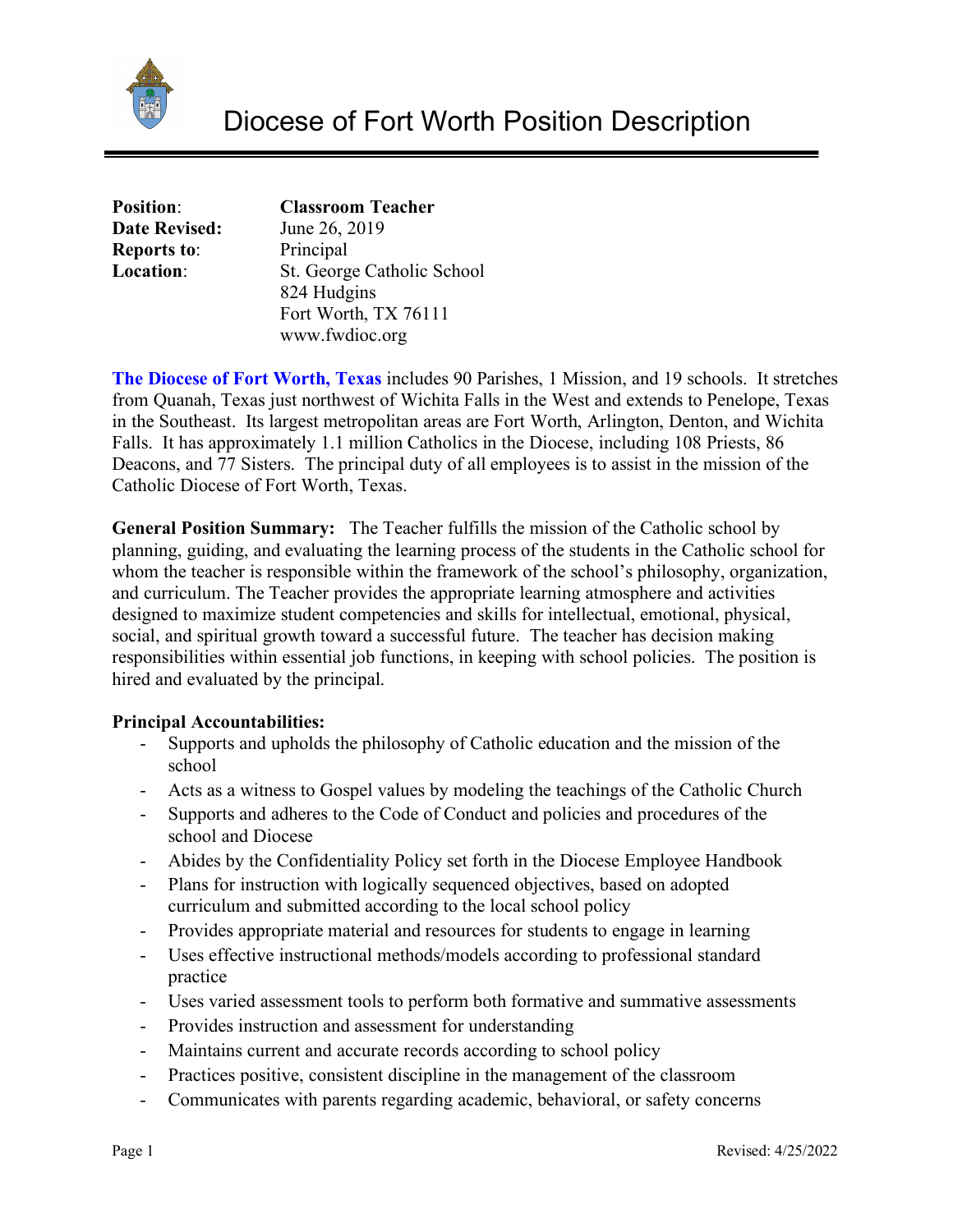

- Meets staff development guidelines as set forth by the Diocese/local administration
- Demonstrates professionalism in conduct, demeanor, and work habits
- Maintains a work schedule that maximizes availability to the school, students and staff
- Responsible for all other projects, tasks, etc., as assigned.

# **Supervision Given and/or Received:**

- Reports directly to the principal

# **Internal Contacts:**

Effectively communicate with other school staff

# **External Contacts:**

Effectively communicate with parents, volunteers, adults, as well as other schools, churches and employees throughout the diocese.

# **Working Conditions and/or Physical Requirements:**

- Required to work some nights and weekends
- Required to manage high to moderate levels of stress
- Required to teach a minimum of a full school day
- Required to facilitate 1 after school club
- Required to work in standard classroom and school conditions
- Required to lift or carry classroom supplies, textbooks, furniture, and equipment to a minimum of 35 pounds
- Required to maintain composure and avoid inappropriate displays of emotion
- Required to sit, stand, bend, stoop, reach, grab, pull, hear, see, and speak on a daily basis
- Required to perform repetitive physical tasks such as computer keyboarding, writing, and reading
- Required to monitor students in a variety of locations including those with noise, activity, and inclement weather

# **Travel Requirements:**

- Some travel required, up to 5%

# **Education and Experience Preferred:**

- Bachelor's degree
- Meets the minimum requirements for teaching field as set forth by the Diocese and **TCCBED**

# **Knowledge and Skills Preferred:**

- Knowledge of the basic teachings of the Catholic Church
- Knowledge of subjects taught, instructional methods/strategies, and curriculum differentiation in target languages